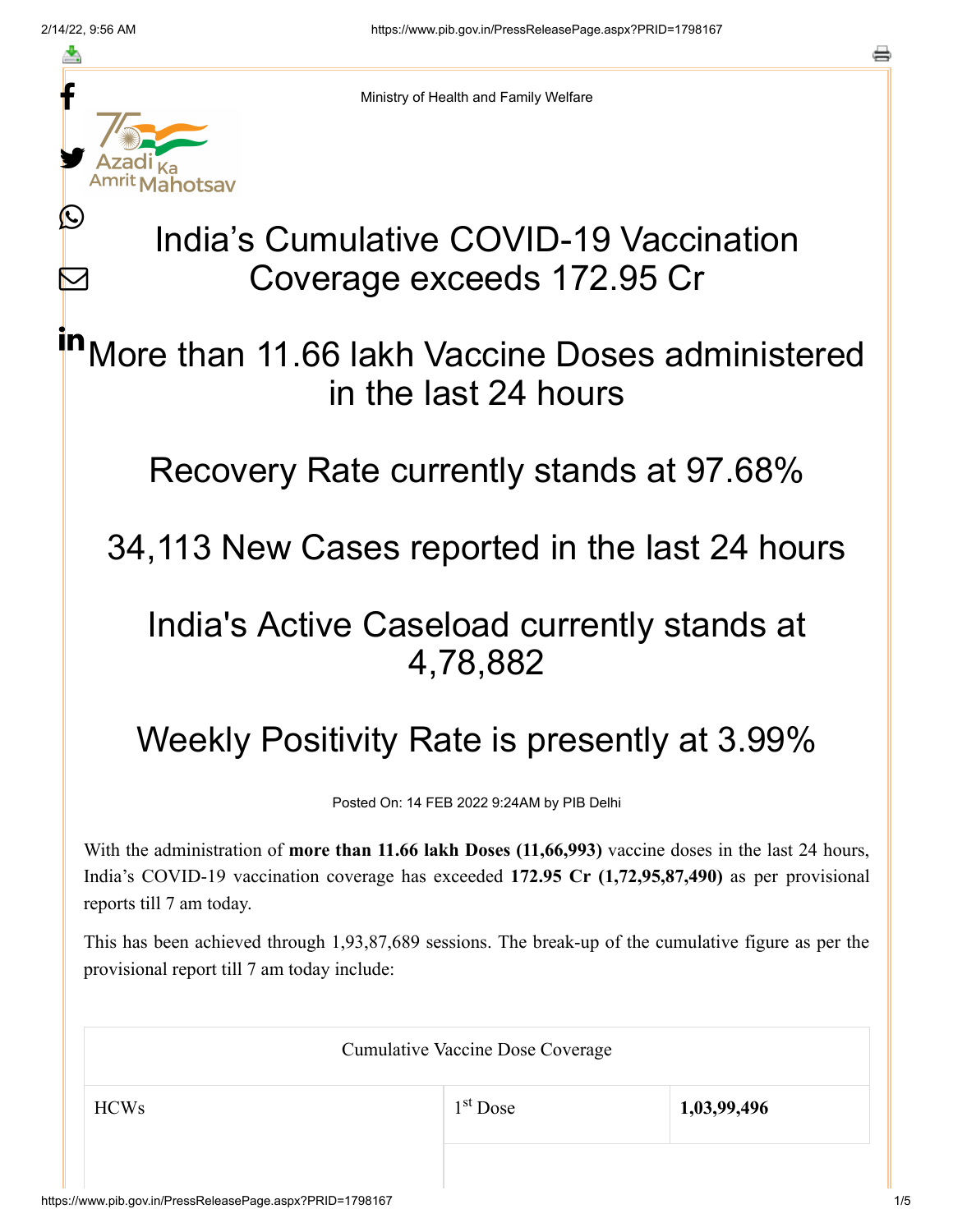| f                 |                        | $2nd$ Dose             | 99, 32, 762    |
|-------------------|------------------------|------------------------|----------------|
| $\mathbf{\Omega}$ |                        | <b>Precaution Dose</b> | 38,86,601      |
|                   | <b>FLWs</b>            | $1st$ Dose             | 1,84,05,359    |
|                   |                        | $2nd$ Dose             | 1,73,79,327    |
|                   |                        | <b>Precaution Dose</b> | 54,08,921      |
| in                | Age Group 15-18 years  | 1 <sup>st</sup> Dose   | 5,21,32,053    |
|                   |                        | $2nd$ Dose             | 1,50,14,801    |
|                   | Age Group 18-44 years  | 1 <sup>st</sup> Dose   | 54,82,43,614   |
|                   |                        | $2nd$ Dose             | 42,68,53,644   |
|                   | Age Group 45-59 years  | 1 <sup>st</sup> Dose   | 20,16,66,665   |
|                   |                        | $2nd$ Dose             | 17,64,04,564   |
|                   | Over 60 years          | $1st$ Dose             | 12,59,18,631   |
|                   |                        | $2nd$ Dose             | 10,99,07,449   |
|                   |                        | <b>Precaution Dose</b> | 80,33,603      |
|                   | <b>Precaution Dose</b> |                        | 1,73,29,125    |
|                   | Total                  |                        | 1,72,95,87,490 |

**91,930** patients have recovered in the last 24 hours and the cumulative tally of recovered patients (since the beginning of the pandemic) is now at **4,16,77,641.**

Consequently, India's recovery rate stands at **97.68%.**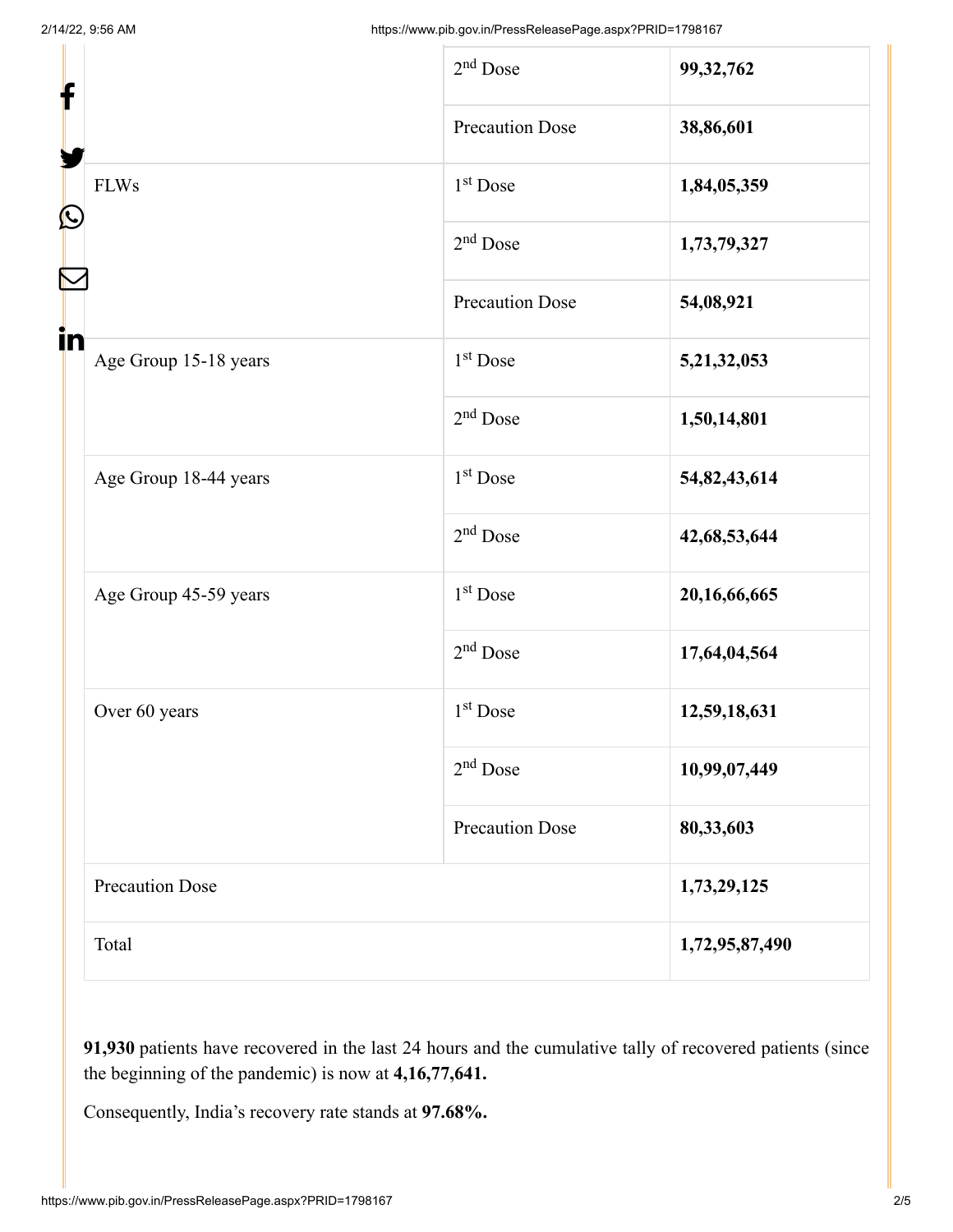

## **34,113 new cases** were reported in the last 24 hours.



India's Active Caseload is presently at **4,78,882.** Active cases constitute **1.12%** of the country's total Positive Cases**.**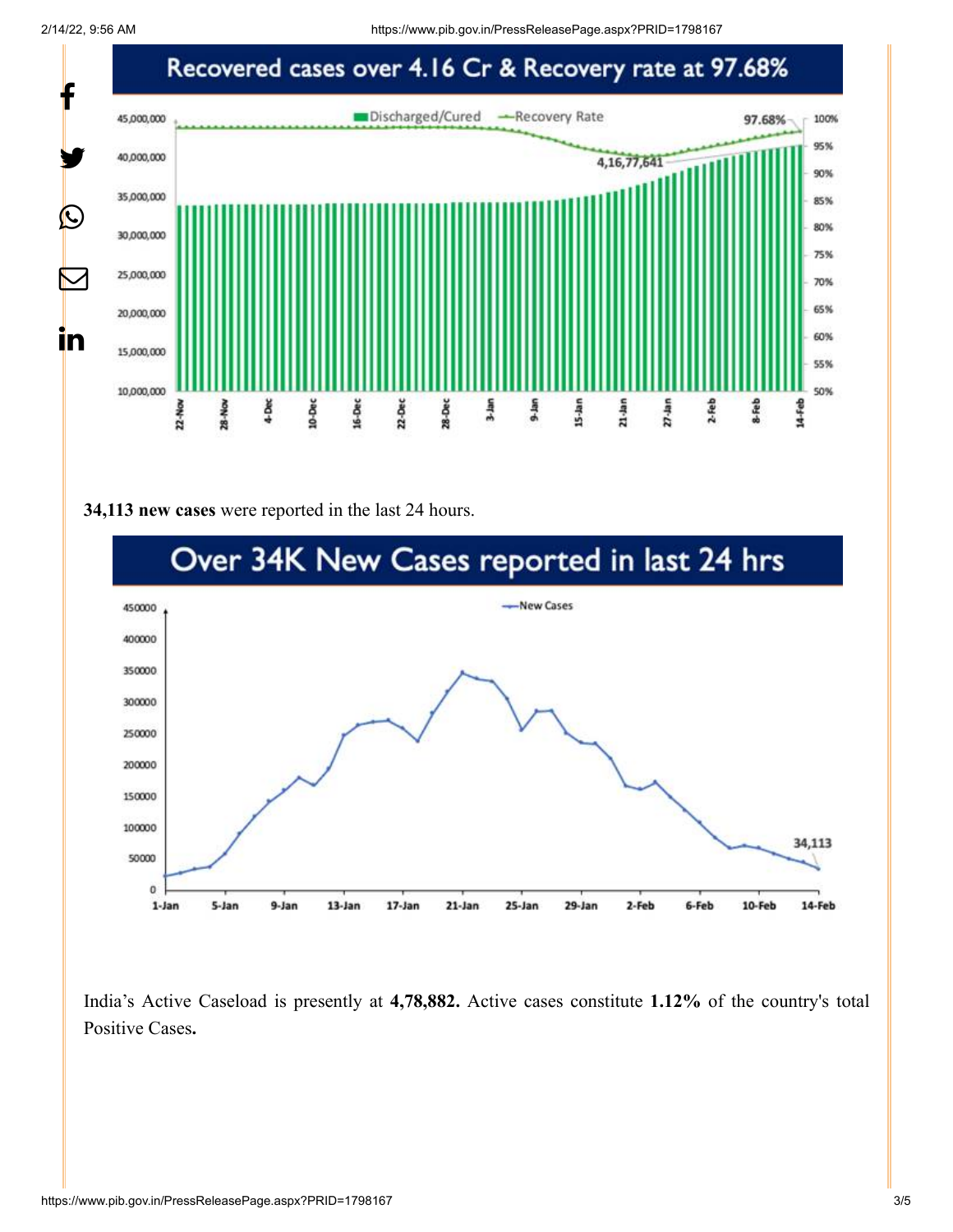



The testing capacity across the country continues to be expanded. The last 24 hours saw a total of **10,67,908** tests being conducted. India has so far conducted over **75.18 Cr (75,18,03,766**) cumulative tests.

While testing capacity has been enhanced across the country, **Weekly Positivity Rate** in the country currently **stands at 3.99%** and the **Daily Positivity rate is reported to be 3.19%.**



**MV/AL**